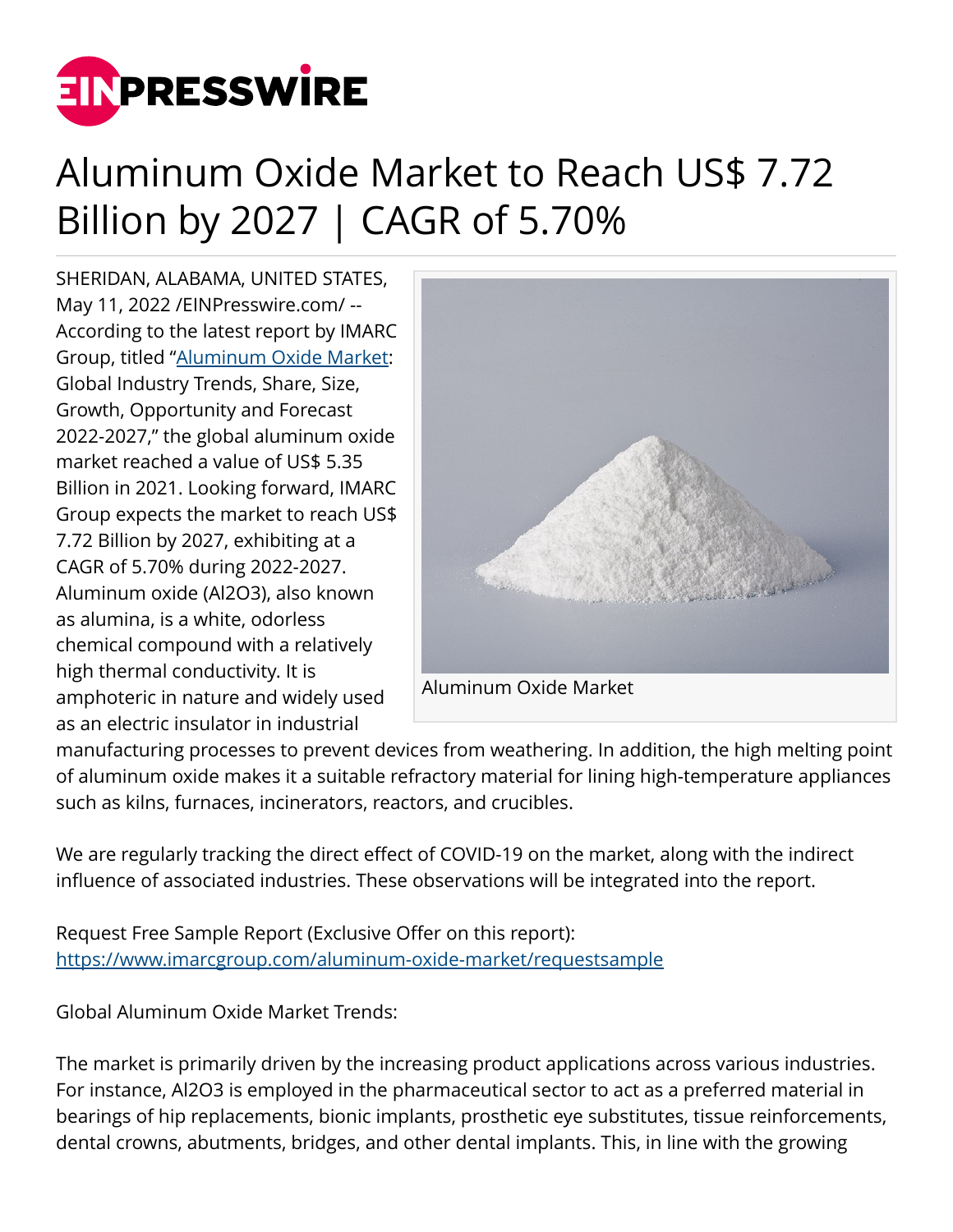investments in the healthcare sector by governing agencies of numerous countries, is creating a positive market outlook across the globe. Moreover, the market is favored by the increasing usage of Al2O3 in industrial manufacturing processes. For example, it is used to produce piping components and numerous cutting tools, machining tools, wear-resistant pump impellers, thermocouple sheaths, and baffle plates. In addition, Al2O3 is extensively utilized in manufacturing engineered ceramics due to its thermal conductivity. Apart from this, the rising usage of Al2O3 in construction, container packaging, electrical engineering, and smelting processes is also fueling market growth. Furthermore, key players are collaborating and forming alliances to focus on commercialization and large-scale production, which is expected to propel market growth in the upcoming years.

Ask Analyst for Instant Discount and Download Full Report with TOC & List of Figure: <https://www.imarcgroup.com/aluminum-oxide-market>

Global Aluminum Oxide Market 2022-2027 Analysis and Segmentation:

Competitive Landscape with Key Players:

The competitive landscape of the industry has also been examined along with the profiles of the key players being: • Alcoa Corporation • Aluminum Corporation of China Limited • BASF SE • Cabot Corporation • Evonik Industries AG • Hangzhou Jinjiang Group Co. Ltd. • Honeywell International Inc. •**IM. Huber Corporation** • Merck KGaA • RusAL • Sasol Limited • Sumitomo Chemical Co. Ltd.

• W.R. Grace & Co.

Breakup by Form Type:

• Nanoparticles

• Powder

• Pellets

• Tablets

• Sputtering Targets

Breakup by Application: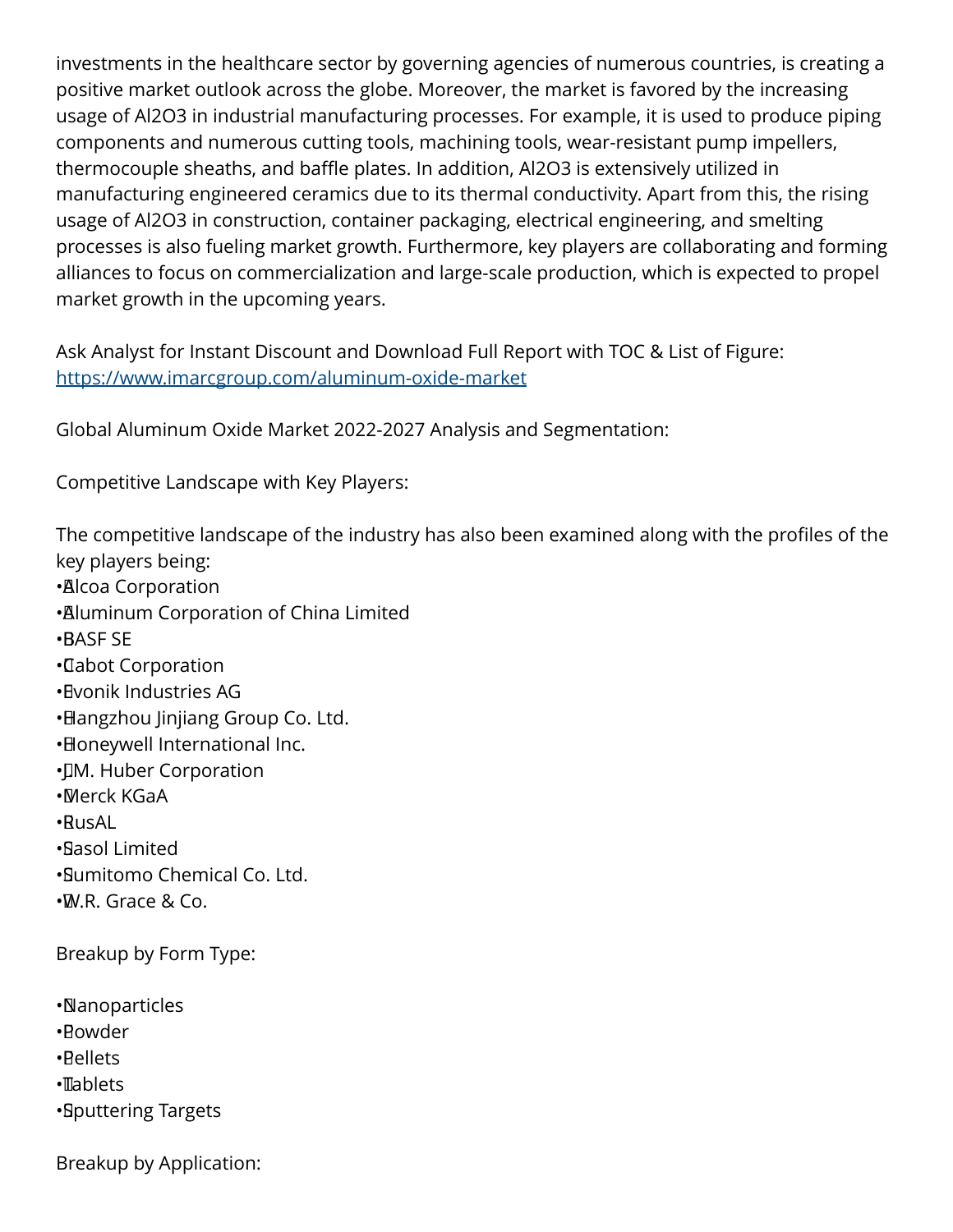• Aluminum Smelting

- • Abrasive
- • Aluminum Chemicals
- • Engineered Ceramics
- • Refractories

Breakup by End User:

• Medical

- • Automotive
- • Industrial Manufacturing
- • Electronics
- • Others

Breakup by Region:

• North America (United States, Canada) • Europe (Germany, France, United Kingdom, Italy, Spain, Others) • Asia Pacific (China, Japan, India, Australia, Indonesia, Korea, Others) • Latin America (Brazil, Mexico, Others) • Middle East and Africa (United Arab Emirates, Saudi Arabia, Qatar, Iraq, Other)

Key Highlights of the Report:

• Market Performance 2016-2021 • Market Outlook 2022-2027 • Porter's Five Forces Analysis • Market Drivers and Success Factors • SWOT Analysis • Value Chain • Comprehensive Mapping of the Competitive Landscape

Note: If you need specific information that is not currently within the scope of the report, we can provide it to you as a part of the customization.

Other Reports of IMARC Group:

• Single-Use Bioprocessing Market: [https://www.imarcgroup.com/single-use-bioprocessing](https://www.imarcgroup.com/single-use-bioprocessing-market)[market](https://www.imarcgroup.com/single-use-bioprocessing-market)

• Berospace Insurance Market: <https://www.imarcgroup.com/aerospace-insurance-market>

• Alcoholic Beverages Market: <https://www.imarcgroup.com/alcoholic-beverages-market>

•Green Packaging Market: <https://www.imarcgroup.com/green-packaging-market>